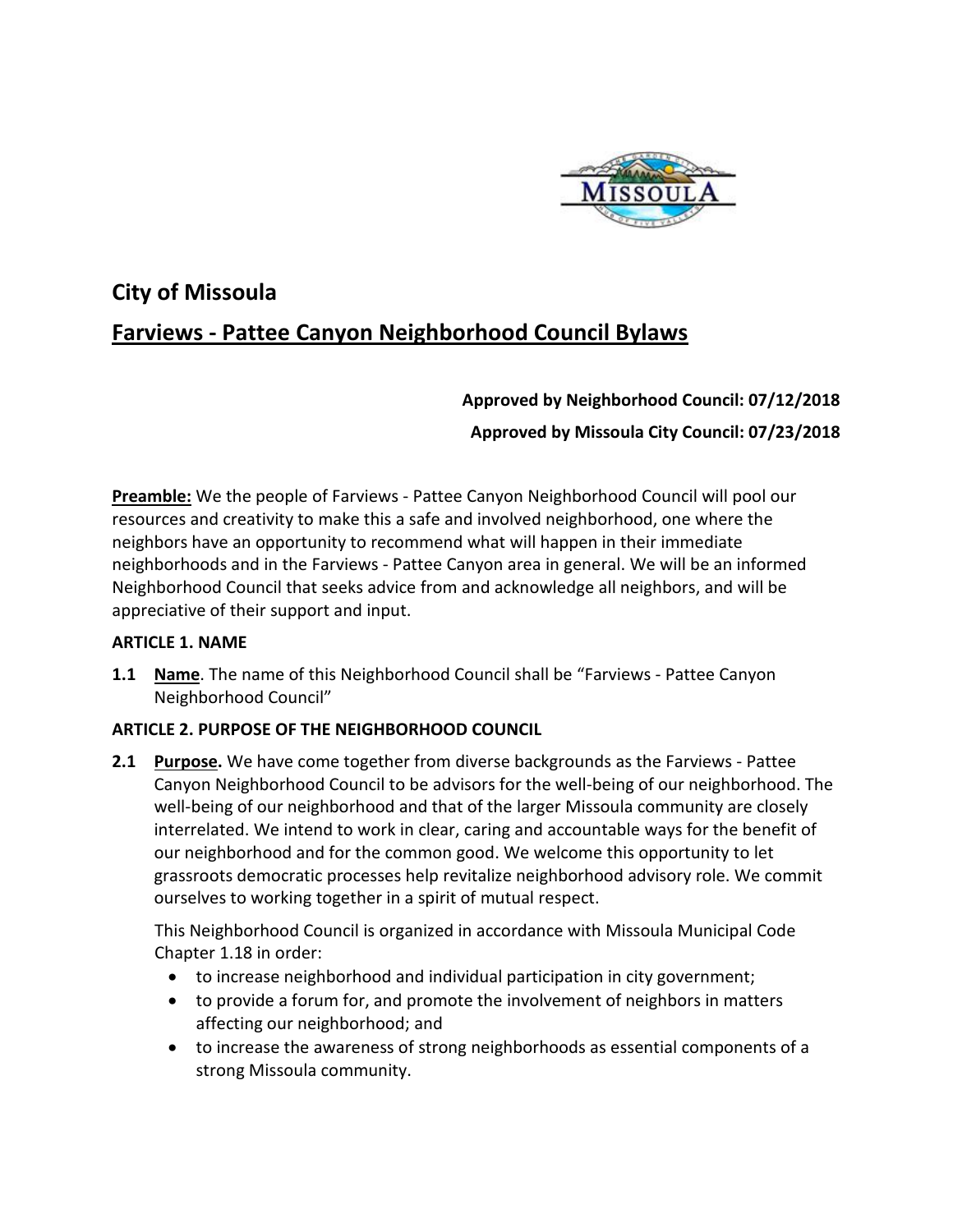#### **ARTICLE 3. MEMBERSHIP and VOTING**

**3.1** All residents (homeowners, renters and occupants) of the Farviews - Pattee Canyon Neighborhood Council residing within the boundaries of the Neighborhood Council are members of the Neighborhood Council and are eligible to vote at meetings on all issues that come before the Council. Membership does not limit anyone's ability to be active politically as an individual.

Decisions shall be made by a majority of those voting. Decisions made by majority vote may be accompanied by a minority report, should the minority opinion choose to submit such report.

Individuals who live outside the Farviews - Pattee Canyon Neighborhood Council boundaries may attend and participate in all discussions, but may not vote.

#### **ARTICLE 4. LEADERSHIP TEAM**

**4.1 Membership, Elections, and Vacancies**. The Farviews - Pattee Canyon Neighborhood Council Leadership Team shall be 5 to 7 elected residents. Any resident of the Farviews - Pattee Canyon Neighborhood Council may serve on the Leadership Team.

Leadership Team members will be elected by the Neighborhood Council at a general election meeting. Leadership Team terms are two years with no term limits.

If a vacancy occurs on the Leadership Team, the Leadership Team may appoint an interim member and nominations will be taken from the Neighborhood Council for replacement candidates. The vacant position shall be filled by majority vote at the next general Neighborhood Council meeting.

- **4.2 Notification of Elections.** Notification of pending elections shall be given at least 15 days prior to the scheduled elections. Notification shall be carried out either by direct mail, distributions of flyers, postings in the district, newspaper notification, City web site, or a combination of the above. Notification shall include time and place for all elections.
- **4.3 Duties of Leadership Team Members.** The Leadership Team will designate team members as Co-Chairpersons, Secretary, Treasurer, and a Community Forum representative and alternate. Positions and duties will be reviewed annually. The Leadership Team shall divide the following duties among themselves:
	- Preside at Neighborhood Council Meetings
	- Report to the Community Forum
	- Report to City Council
	- Submit minority reports, when such reports are available
	- Set meeting agendas and file them with the Office of Neighborhoods
	- Take attendance at Leadership Team and Neighborhood Council meetings
	- Record meetings and file these minutes with the Office of Neighborhoods
	- Coordinate volunteers
	- Account for and report expenses and income in accordance with City fiscal policy
	- May edit and publish a newsletter
	- Set up and host Neighborhood Council meetings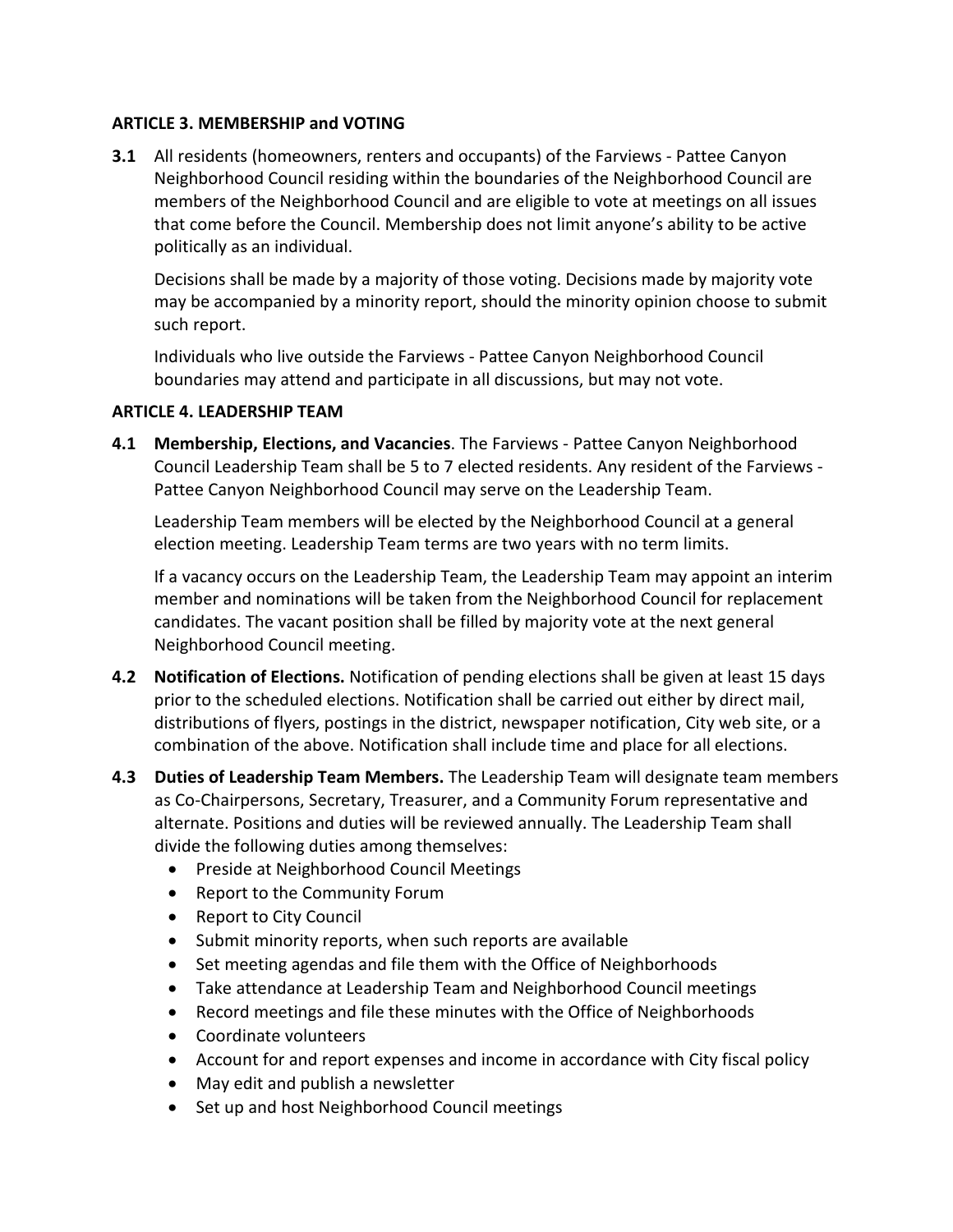• Identify, recruit, and train future Leadership Team candidates

# **ARTICLE 5. NEIGHBORHOOD COUNCIL MEETINGS, CONDUCT, COMMITTEES, AND EXPENDITURES**

- **5.1 Leadership Team Meetings.** The Leadership Team will meet as needed. At least 7 days advance public notice must be given for Leadership Team meetings.
- **5.2 General Meetings.** A general meeting of the Farviews Pattee Canyon Neighborhood Council shall be held at least once annually. Additional meetings may be called by a vote of the Leadership Team, by the Neighborhood Coordinator, or if a petition of at least 20 residents outside of the Leadership Team is submitted to the Neighborhood Coordinator. At least 7 days public notice must be given for any general Neighborhood Council meeting. When necessary, a three minute per speaker rule limiting debate may be imposed to expedite proceedings. Neighborhood Council, general and Leadership Team meetings shall be open to the public and are subject to the provisions of the "Montana Open Meeting and Public Participation" laws. Meeting agendas and minutes will be filed with the Office of Neighborhoods in a timely manner.

## **5.3 Conduct of Participants at Meetings.**

We consider it a privilege to present, and listen to, diverse views. It is essential that we treat each other with respect.

We expect that participants will:

- Be recognized before speaking
- Engage in active listening
- Make concise statements

We further expect that participants will refrain from disrespectful displays:

- Profanity
- Personal attacks
- Signs
- Heckling

The presiding officer may ensure that these activities do not interfere with the conduct of the meeting. Attendees who do not observe these may be asked to leave the premises.

- **5.4 Non-Discrimination Clause.** The Farviews Pattee Canyon Neighborhood Council shall always conduct their selves in a nondiscriminatory manner during their meetings, functions, etc., in addition to their internal elections. There shall be no discrimination on the basis of race, color, religion, creed, political ideas, sex, age, marital status, physical or mental disability or national origin, sexual orientation, gender identity or gender expression.
- **5.5 Committees.** The Leadership Team may form Committees of the Neighborhood Council as needed. These may take the form of permanent standing committees or ad-hoc committees focused on specific issues. Committee recommendations must be submitted to the Leadership Team for approval before action can be taken, unless the committee